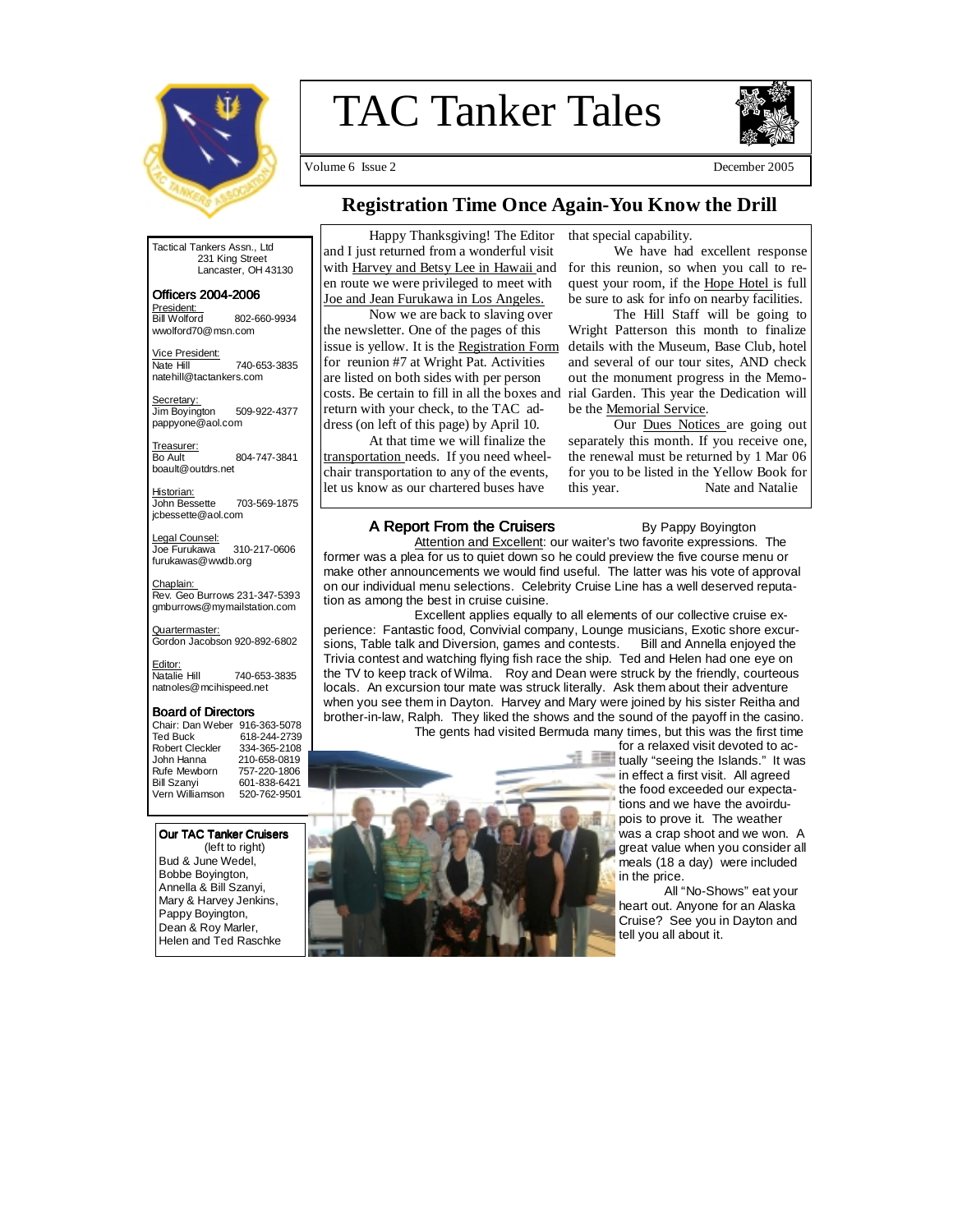# **The President's Corner** *By Bill Wolford*

 Happy Holidays to all our friends. I hope you had a wonderful Thanksgiving as we did here in Vermont, snow and all. It is such a privilege and joy to live in this wonderful country where we have such freedom and opportunity. We are truly the light of the whole world. We who are former members of the military and families know the price of this freedom.

 I want to take this opportunity to thank and pray for all of out military and civilians serving around the world, especially in Afghanistan and Iraq. May God bless and protect each one of them and bring them home safely at the end of their tours of duty.

 Shirley and I spent most of the month of October in Israel celebrating Succot (the biblical Feast of Tabernacles). What a fantastic experience to be in Sultans Pool, an amphitheatre just below the walls of the Old City of Jerusalem where we enjoyed a time of fellowship, song and dance with over six thousand Christians and Jews from all over the world.

 I'm looking forward to seeing each and everyone of you at the Memorial Dedication Service at Wright-Patterson AFB, Ohio next May. This is the time that we remember all of our comrades who have made their final flight and are leading the way home. I wanted you all to know how much it means to me that we have these wonderful times of remembrance and fellowship.

 May you have a joyous Christmas and a Happy and Healthy New Year and Happy Hannucha, which is a holiday to remind us of the faithfulness of God.

# **Memorial Update** *By Dan Weber, Chairman, Board of Directors*

 This is the best news I have to pass on to the membership: the TAC Tankers memorial stone is in place, the foundation concrete work complete, landscaping finished, the check turned over to Dodds Monuments and everything looks great. We did it! I say again, We Did It!!

 What started out as an idea for, perhaps, a stone bench with our organization name on it gradually evolved into a beautiful piece of stone with attractive etchings on front and back which will sit there for perpetuity as our legacy to the Cold War and the USAE.

 I had some doubts when we first started out as I was calling all over the country talking to stone companies, organizations that had memorials in place at W-PAFB or elsewhere, and individuals I thought could help me, and then I finally hooked up with Dodds Monuments in Xenia. At that point it became a lot less daunting. However, it was still troubling to do this by e-mail and phone calls, so I must give credit to the members of our organization who became involved. Ted Buck and Ruf Mewborn traveled to Ohio and met up with Nate Hill to help select the stone. Then Ruf went up to Washington CD to get photos of the Mackay Trophy so it could be engraved on the stone.

 Ruf also did the text work on the stone with his computer and working

with our Historian John Bessette also did the patches and dates. John made a trip or two to Maxwell AFB to acquire this data.

 Of course, I must thank our Treasurer, Bo Ault, for a number of late night phone calls he, Nate, and I had discussing the financing of this project. The conference alls worked great.

 Finally, I must tip my hat to our Dodds point of contact, Larry Morrison, who worked very well with us on this project and had a lot of patience early on as we modified our ideas.

 In May, at our next reunion, we will have the dedication of our memorial and we are now working on the script for the ceremony. We hope for a "max effort" in attendance there at the museum. I feel that the entire membership can be very proud of what has been accomplished and will take pride in the memorial.

 Early on, I ended some of the e-mails with KB-50 check list items such as "Start Engines," and "Gear Up. We are not finished yet, but I think we can now go so far as to run the "Engine Shut Down" checklist."

 Barb and I look forward to seeing all of you at the May 2006 reunion and we know you will enjoy it. In the meantime, Barb and I wish all of you and your families a very Merry Christmas and a most Happy New Year. Dan

#### **New Life Members**

Vic V. Ventura, Vacaville CA-431 Robert (Jeff) J. Stanley, Montpelier VT-4505 CAMS

**Welcome New Members**  John E. Mathews, Manchaca TX-622, 421 Robert J. Schleihs, Marinette WI-431

| Memorial Donations List (as of<br>6/2) George Burall<br>Collins<br>son<br>Harold Elliott<br><b>Frank Gawell</b><br>David Gruneisen<br>Harvey Jenkins<br>Nina McCarville<br>Chuck Monka<br>James O'Dell<br>Doyle Reid         | Rip<br><b>Bill Dick-</b><br>Myron Driskell<br>Jerry Garber<br>Max Gillaspie<br>D.D. Hartzell<br><b>Harvey Lee</b><br>Anne Mills<br>Jack Nicewander<br><b>Tony Pronier</b><br><b>Gil Switzer</b> |
|------------------------------------------------------------------------------------------------------------------------------------------------------------------------------------------------------------------------------|-------------------------------------------------------------------------------------------------------------------------------------------------------------------------------------------------|
| Dan Weber<br>Vern Williamson                                                                                                                                                                                                 | <b>Thomas Wedel</b>                                                                                                                                                                             |
| (as of September 1, 2005)<br>John Bessette<br>Carole (Palmer) Crabb<br>Archie Graham<br>Charlie Harrell<br>Irv (Roy) Marler<br>Willie Perry<br><b>Rick Peters</b><br>Bill Szanyi (Ooops! left off list in<br>the last issue) | Ray Donaghue<br>Geech Hamilton<br>William Hays<br>Ed Moore<br>Gary Pflughaupt<br><b>Bob Sturdevant</b>                                                                                          |
| (as of December 1, 2005)<br>Robert Archer<br>T.P. Fowler<br>Jack Gilpin<br>Nate Hill                                                                                                                                         | Tom Cookston<br>George Ganjon<br>Tom Grey<br>Marie Macko                                                                                                                                        |
|                                                                                                                                                                                                                              |                                                                                                                                                                                                 |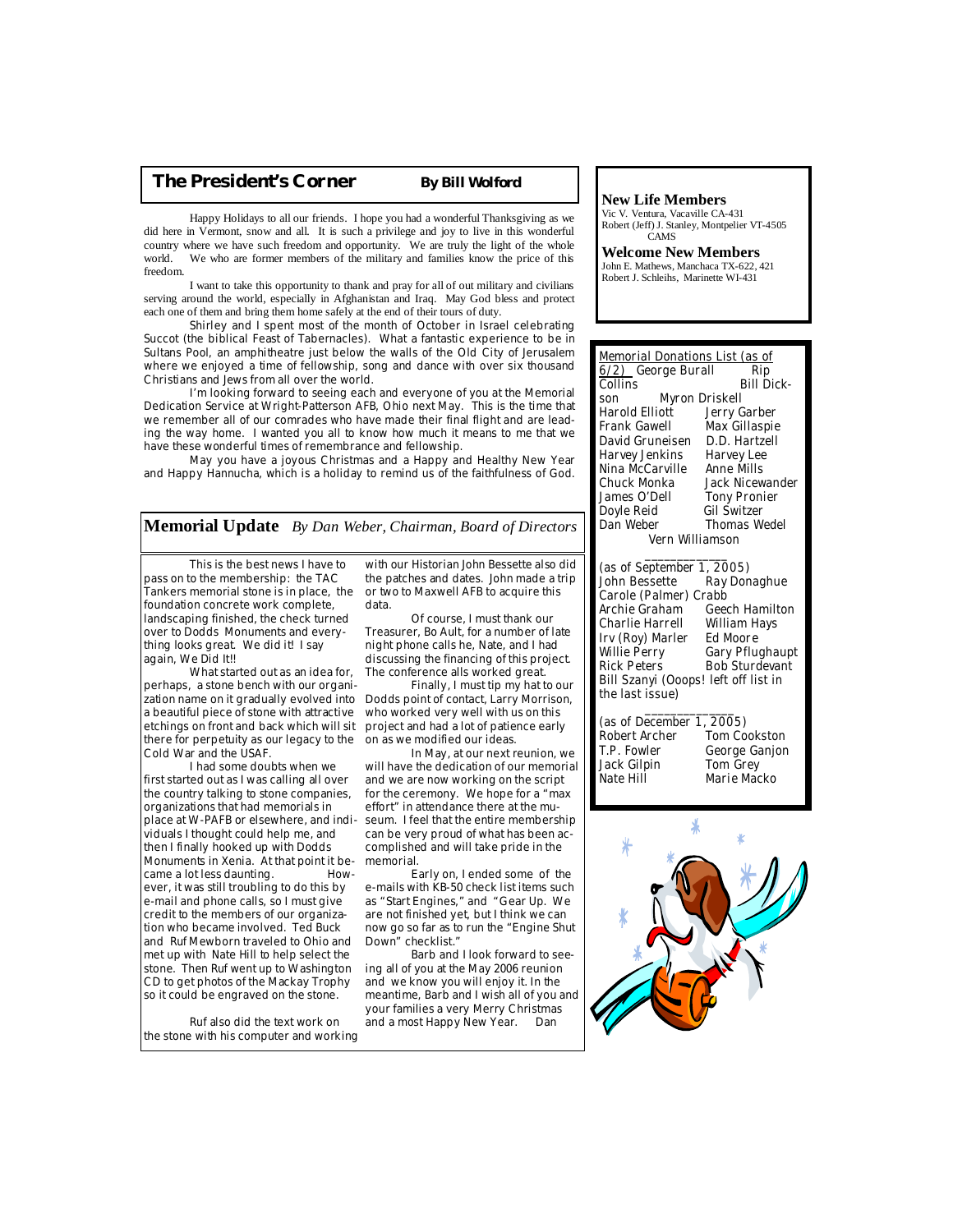## **Letters Received From Our New Members**



#### Robert J. Schleihs of Marinette WI (October 2005)

 I reported into the 431st AREFS at Biggs AFB, Texas in Sept. 1962. I was a refueling operator till we disbanded in March 1965, then I went on to Sewart AFB, Tennessee till I got discharged in May 1965.

 For the past 37 years, I've worked at Scott Paper Co./Kimberly-Clark Corp in Marinette, WI. I retired on 10-1-2005.

 Six of us Reel Operators from the 431st had a mini-reunion in Oregon in Sept. 2005. They were Roy Thompson (see story on other page), Vic Ventura, Bob Dorn, Larry Meyer, and Ken Little. Great Times were had by all. Looking forward to the Wright-Patterson Reunion next May-2006.

#### ————————— Vic Ventura of Vacaville CA (August 2005)

 Went to Langley when squadron closed. Loadmaster through December 1966 at Mac Tan 772. Got out and went to Fresno State ROTC. Became a pilot at Mather, Norton and Travis. Retired in 1986, then hired at PSA, then US Air. Retired in 2003 (again). Play lots of golf and am also a rules official for the Northern California Golf Association. See you all at Wright-Patterson.

#### *Feedback from the Hurricane Article in Sept. Issue* By Don Wadsworth

 Tanker Tales arrived last week and as usual I stopped everything to read it. Of course I didn't have much to stop. Think I was watching "Days Of Our Lives", so put it on the VCR and opened the Tales. Was very good as usual.

 I remember that night with the hurricane very well. I have no idea whether we just got caught late or that evacuation wasn't required. No one would tell a Navigator important stuff like that. Just go with your crew and if we feel its important we will let you know.

 So spent the night out there with Fred Mayberry and God knows who else. I remember that I spent most of the night on the floor of the Nav compartment trying to find a comfortable position. I also found out that unpressurized airplanes leak pretty badly. No matter where I ended up a drip came along the move. I don't mean the copilot either. Anyhow that was the first and last time I had to do that. I did log a night celestial over water Nav mission so it wasn't all for naught. I don't remember if the Wing commander got the Legion of Merit for saving all that gasoline or not. Anyhow its one of those old memories that you never forget. Always worth a laugh!

### Historian's Corner **by John Bessette**

#### **1960 Hurricane Donna at Langley (continued)**

In the Sept. Newsletter, I discussed the hurricane which struck Langley AFB in September 1960, leaving several KB-50 tankers and crews on the apron, coping all night with the thing. I asked for any other memories of that that event. Bob Thomas, a 429th crew chief, replied with his vivid memories, slightly edited: h

 "We were called out in the evening or night to evacuate the aircraft remaining at home base Langley...the order was probably given late, but most of the aircraft in the two squadrons got airborne. The aircraft departing in front of us was crabbing (seemed to about 25 degrees) to the left just to trace over the runway on departure. I could see the left refueling operator as we lined up for takeoff behind them. This worried me because wind velocity and peak gust were increasing by the minute. I was actually relieved with the order to stop the evacuation. There was no margin for error on the pilot's ability. We spent a rough night on board the aircraft along with about 7 or 9 other aircraft, spaced well apart for turning throughout the night. On my aircraft, we divided into two crews. The A/C, myself, and one refueling operator were the first crew and the Pilot, Engineer and the other RO were the second crew to stand watch, start engines and turn the aircraft into the wind as directed by wind direction.

 "No one got much sleep that night with the aircraft bouncing up and down 6-8 inches, the howling of the wind that was equal to our lift-off speed, and the rain hammering the aircraft. My recollection of the wind was 91 knots with gustS above that. I remember seeing a 50 or so foot section of hangar guttering go vertical into the wind and I watched to see if it hit any aircraft with engines running while turning into the wind. Luckily, the guttering missed all the aircraft and probably ended up in an oyster bed in Back River, east of Langley. This caused me to worry a bit about other debris, like 55 gal. drums., etc., hitting aircraft. I remember that we let the APU (Aux Power Unit) run all night for radio use and engine starts all night long.

 "So the bottom line as I recall it was: there was an evacuation plan, most got airborne, some didn't when the cross-wind component was too high. The rest of us had a long and shaky night, but it was just another in the life of the TAC Tanker guys, who faced danger on every mission, but were too young and too gung-ho to quit or stop what we were doing."

 Bob had been crew chief on KB-50 , 49-335, which was totaled in an accident on 10 August 1960, and he was aboard. We'll discuss that in the next column!

#### **420th and the AF Outstanding Unit Award**

As mentioned in September, I have compiled all the evidence supporting the 420th having been awarded the AFOUA, and I have mailed it to the AF Historical Research Agency, seeking a correction to the AF's database. We await their reply.

**Unit** 

#### **Histories** I

now have a complete set of the 420th histories all the way from March 1954 to March 1964. Next I'll be completing the 622nd histories, now that I have some clues where to go via a phone call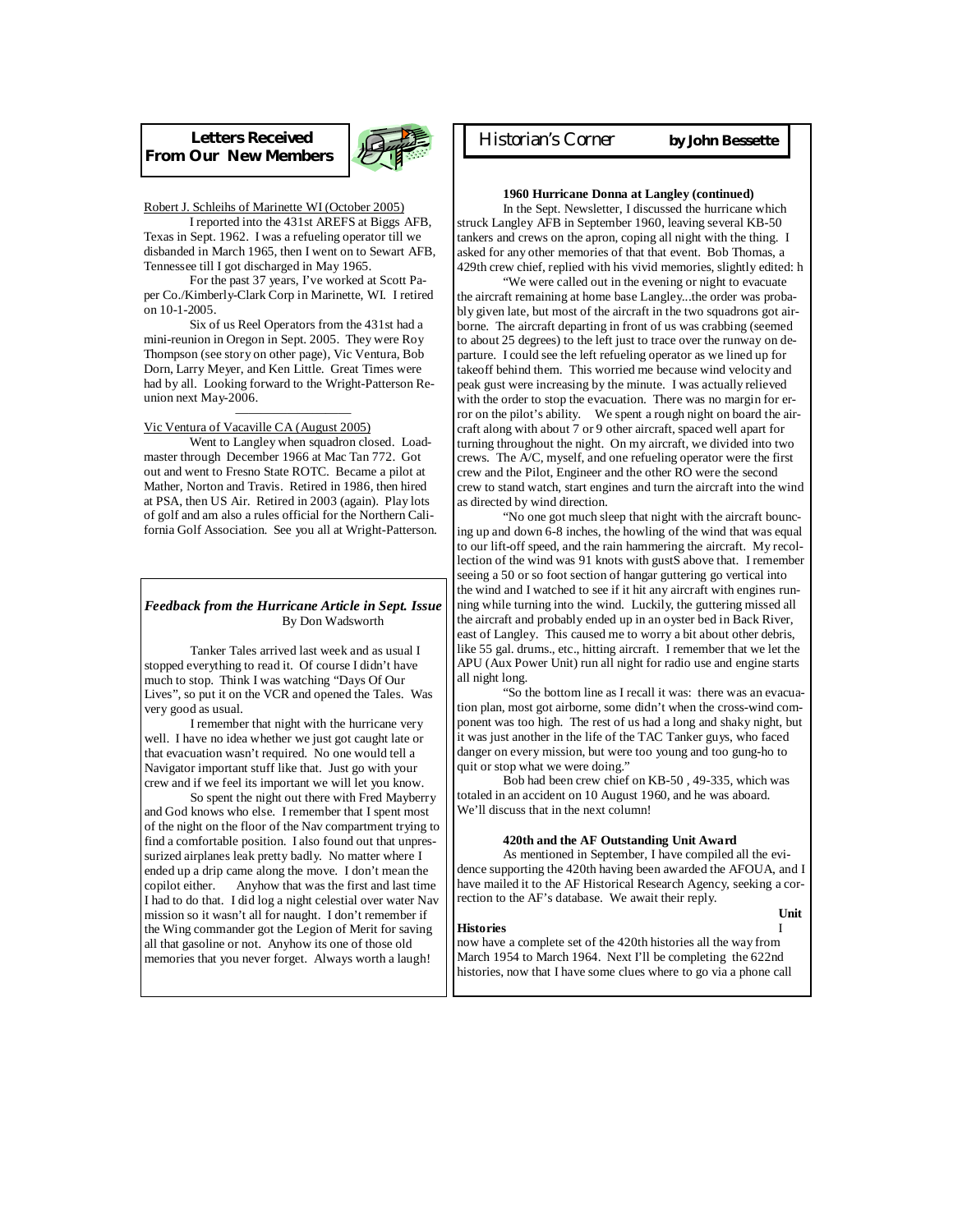### The 431st. Mini-Reunion in Medford, Oregon

#### By Roy Thompson

In the beginning there were seven first term Airmen assigned to the 431st at Biggs AFB. Nearly 40 years later, they are still friends, even though their lives have all taken different paths. Friday, September 23, 2005, would find these guys and wives in Medford, Oregon.

After checking into our hotels (the Red Lion booked us into three different hotels) —Natalie, where were you when we needed you? We headed to the nearest watering hole. After a couple of hours of trying to catch up on the past ten years of news, it was decided to adjourn for dinner.

A three car caravan proceeded up I-5 to Grant's Pass, Oregon, and straight to the Elks Lodge. Once again we had to have some liquid refreshments to clear the dust from our throats. At the proper time the Elks served us a very fine steak and shrimp dinner. Thanks to Ken Little for the planning.

After dinner, we had a meeting to take care of some new business. It had been proposed by Fred Gardner that our group should be know by a name that reflected our important contribution to our country. Because a majority was present we decided to vote on the motion. The vote was unanimous.

 I'm proud to announce that from hence forth we will officially be known as the "Real Deals."

Because it was getting late it was decided to return to Medford. This time it was a caravan of two. Ken Little lives in Grant's Pass and he doesn't drink like he used to in the Air Force.

The rest of us were able to find a late night place to have a night cap in Medford. There was one problem. We didn't like the Rap Music, so the management moved us to an empty dining room. That was much better. We could actually talk to the person next to you. The hearing aids worked much better and it was a lot closer to the Rest Rooms. Like all good things, it had to come to an end. And the bars in Oregon close at 2 am!!! (More p. 6)The Real Deal Guys: Victor Ventura, Bob Dorn, Roy Thompson, Ken Little,Larry Meyer, Bob Schleihs taken in front



# **BOOK REVIEW By Jim (Pappy) Boyington**

 Like BB King (as seen on TV), I have Diabetes. Fortunately, since I had a conscientious G.P., I was diagnosed in the early stages and he started me on the right path. Anyone who is older than 45, overweight, "apple" shape, overfed and under exercised, read oa, especially if pre-diabetes, or diabetes runs in your genes.

 My G.P. retired recently, and the lady who took up his practice was even more concerned with my progress (of I should admit, lock thereof). As much as I dislike "pills," she convinced me. She prescribed a med to control my blood sugar level. I restarted by daily two mile walk and continued measuring my blood sugar level daily. I made some progress, but not nearly enough to get to an acceptable blood sugar level.

 During all this, on one of my routine trips to the library, two additional ladies came into my life. One an MD, specializing in diabetes management and the other a PH.D, a leading authority on nutrition and weight management. I would like to introduce you to the first.

 Anne Peters, MD is author of **Conquering Diabetes: A Cutting Edge Comprehensive Program for Prevention and Treatment.** The book lives up to its ambitious title. Doctor Peters is a researcher, the director of the University of Southern California clinical diabetes programs. In addition, she is in charge of developing the nation's largest outreach program for community-based diabetes prevention and treatment. She is directly involved in treating patients. She reports that as of 2004, only 10% of the people with diabetes are being treated properly.

 Want to avoid diabetes and it's complications (which can include heart disease, stroke, blindness, amputation and kidney failure) get acquainted with Dr. Peters and her work.

 The book: -Explains how to establish a working relationship with your physician; -Describes the many "Faces" of diabetes; -Helps you create healthy habits (Health Care begins with you); -Gives you an understanding of Type 2 diabetes (the result of your genes and/or life style); and -Provides guidance for mastering Type 1 diabetes (Insulin injections for life).

 The back of the slip cover lists eleven tips you can do to conquer pre-diabetes and diabetes. These are simple and practical regimens to keep you on track to good health.

 In the next issue of the Tales (March 2006), I will continue to share my good fortune when I was led to

Barbara Rolls, PH.D, author of **The Volumetrics Eating Plan: Techniques and Recipes for Feeling Full on Fewer Calories.** Once again, a very ambitious title and again, delivered in full measure.

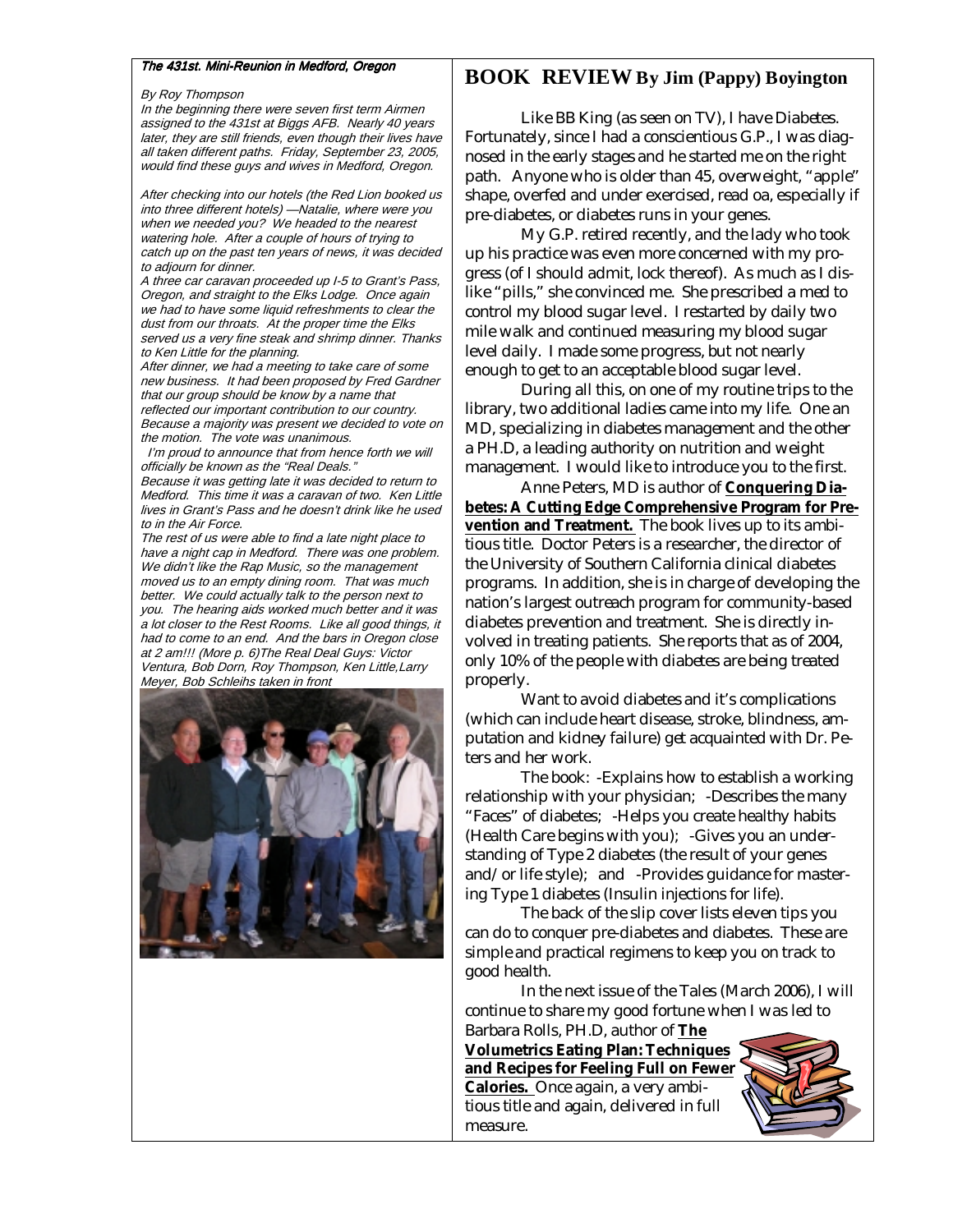# *Aviation buffs mark centennial of Wrights' Aviation buffs mark centennial of Wrights' Aviation of Wrights' first practical flight. By AP writer James Hannah*

**Dayton–** When Wilbur Wright soared into the sky over Huffman Prairie on Oct, 5, 1905, it was pretty much a private showing. Only a few friends and some local farmers witnessed the historic event.

 Thirty-nine minutes and 24 miles later—when Wilbur landed after running out of fuel—the Wrights had made their longest flight. Wilbur and his brother, Orville, declared that they now had the world's first practical airplane.

 Up until then, the Wright brothers wanted little attention. They worried that someone might steal their invention and beat them to the patent office.

 Part of the reason they chose Huffman Prairie Flying Field is that they were basically ignored out there, " said Bob Petersen, a park ranger for the Dayton Aviation Heritage National Historical Park.

 This week, the Wright brothers' hometown will shine the spotlight on Huffman Prairie as the city celebrates the 100th anniversary of the famous flight. Relatives of the Wright brothers as well as officials from the Air Force and national Park Service will attend the ceremonies, which will feature flyovers by a replica of the plane that made the historic flight.

 The Wright brothers' first flight occurred Dec. 17, 1903, at Kill Devil Hills, a barren stretch of sand dunes a few miles south of Kitty Hawk, NC. The brothers made four flights that day, the longest lasting 59 seconds.

 But the Wrights couldn't steer the plane or be assured it could land safely, so they returned home to Dayton and began working on a maneuverable, controllable aircraft.

 When it came time to test the plane, they settled on Huffman Prairie, a seven-sided, 84-acre pasture outside Dayton owned by a family friend. The brothers were told they could use the field as long as they first moved the horses and cows out of the way.

 It was at Huffman Prairie that the Wrights tested modifications to their airplane and taught themselves to fly. They confined the flights to airspace over the prairie, not wanting to have to land on someone else's property.

 In 1904, the brothers made 105 flights and were in the sky a total of 45 minutes. They made their first turn Sept. 15, 1904, and their first circle five days later. The following year, they made 50 flights and were in the sky 5 hours, 30 minutes.



# *Chaplain's Corner Chaplain's Corner Chaplain's Corner*

 *By Rev. George Burrows* 

 *I need more than a corner to express the joy that should be in your hearts this holiday season! I think of the blessings God has showered upon all of us during our lives. I was praying the other day and I was reviewing with Good, all his blessings in my life. But, I told Him I really was disappointed that I hadn't won the Lottery. All of a sudden a voice came from heaven…."Give me a break… Buy a ticket! Pass it on! In order for you to recognize God's blessings, you've got to buy into his plan. From me to you —God's blessing to* 



**Historian** (Cont. from page 3) Thanks, Jim. More will probably have to await my spring trip to Maxwell.

#### **Aviation in Bermuda**

 Just this week I was contacted by a British author who is writing a history of aviation in Bermuda and had seen our website. He knows virtually nothing about our refueling efforts from Kindley and has asked for help.

 I will send him a write up and photos on the topic. But , I need your help if you can fill me in on your experiences using Kindley in the very early years.

 From what I have, it seems we first began to use Kindley systematically in 1957 for refueling on the mid-Atlantic route, using KB-50s.

 Does anyone have memories of use earlier, by KB-29s or KB-50s, for refueling missions rather than just navigation training flights.? Please contact me.